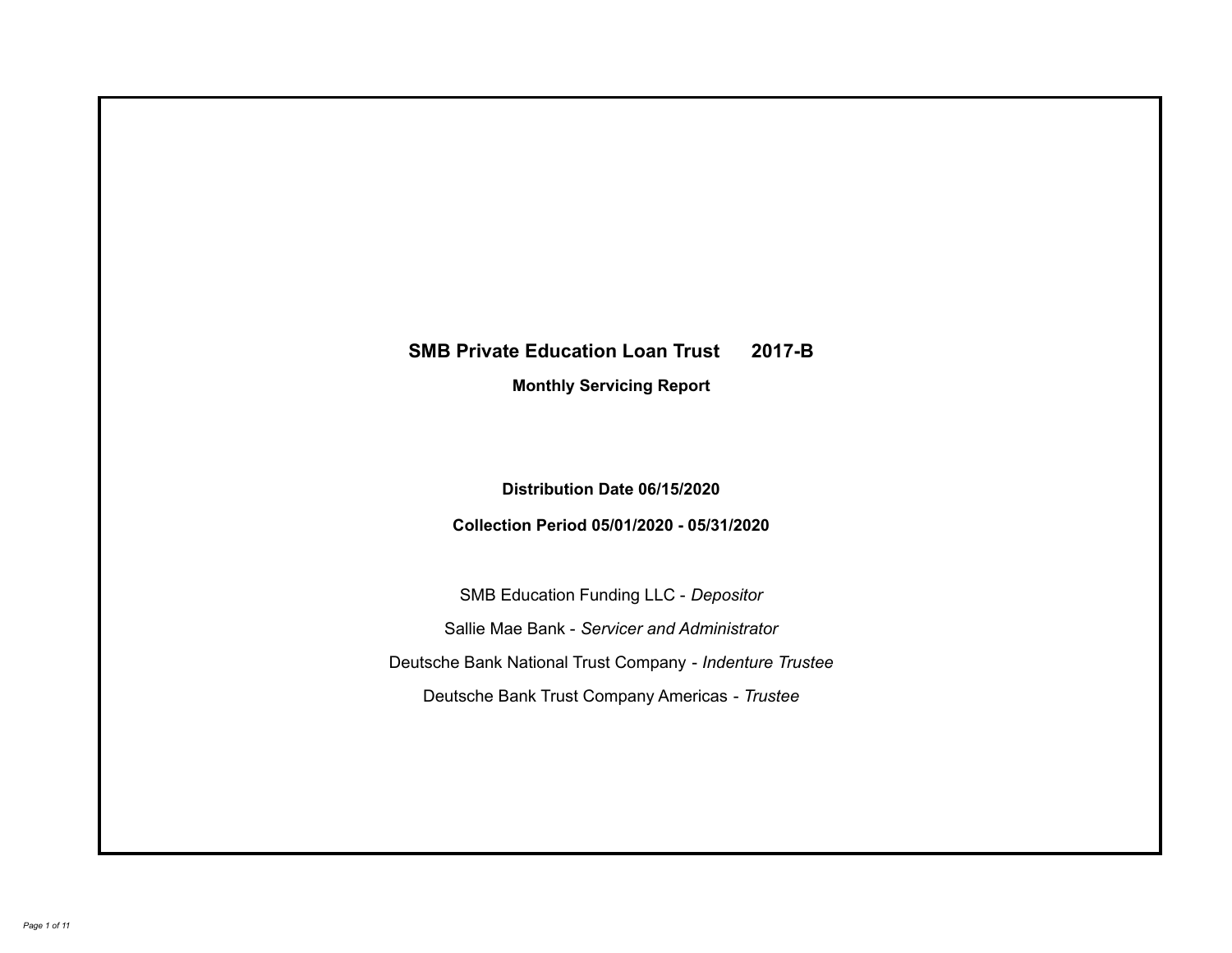| A           | <b>Student Loan Portfolio Characteristics</b> |                                                 | <b>Settlement Date</b><br>11/08/2017 | 04/30/2020                      | 05/31/2020                      |
|-------------|-----------------------------------------------|-------------------------------------------------|--------------------------------------|---------------------------------|---------------------------------|
|             | <b>Principal Balance</b>                      |                                                 | \$701,477,893.40                     | \$483,709,622.03                | \$476,657,374.74                |
|             | Interest to be Capitalized Balance            |                                                 | 46,726,543.99                        | 27,962,919.73                   | 27,664,491.45                   |
|             | Pool Balance                                  |                                                 | \$748,204,437.39                     | \$511,672,541.76                | \$504,321,866.19                |
|             | Weighted Average Coupon (WAC)                 |                                                 |                                      |                                 |                                 |
|             |                                               | WAC1 (Contractual Interest Rate on the Loan)    | 8.97%                                | 8.21%                           | 8.03%                           |
|             |                                               | WAC2 (Average of Applicable Interest Rate)      | 8.94%                                | 8.17%                           | 7.99%                           |
|             | WAC3 (Average of Actual Interest Rate)        |                                                 | 8.86%                                | 8.09%                           | 7.91%                           |
|             | Weighted Average Remaining Term               |                                                 | 135.09                               | 128.51                          | 128.22                          |
|             | Number of Loans                               |                                                 | 66,252                               | 46,151                          | 45,462                          |
|             | Number of Borrowers<br>Pool Factor            | Since Issued Total Constant Prepayment Rate (1) | 63,554                               | 44,420<br>0.683867291<br>11.79% | 43,755<br>0.674042870<br>11.72% |
|             |                                               |                                                 |                                      |                                 |                                 |
| В           | <b>Debt Securities</b>                        | <b>Cusip/Isin</b>                               | 05/15/2020                           |                                 | 06/15/2020                      |
|             | A <sub>2</sub> A                              | 83189DAB6                                       | \$206,474,422.10                     |                                 | \$203,026,955.26                |
|             | A <sub>2</sub> B                              | 83189DAC4                                       | \$101,696,357.13                     |                                 | \$99,998,351.07                 |
|             | B                                             | 83189DAD2                                       | \$50,000,000.00                      |                                 | \$50,000,000.00                 |
| $\mathsf C$ |                                               |                                                 |                                      |                                 |                                 |
|             | <b>Certificates</b>                           | <b>Cusip/Isin</b>                               | 05/15/2020                           |                                 | 06/15/2020                      |
|             | Residual                                      | 83189D100                                       | \$100,000.00                         |                                 | \$100,000.00                    |
|             |                                               |                                                 |                                      |                                 |                                 |
| D           | <b>Account Balances</b>                       |                                                 | 05/15/2020                           |                                 | 06/15/2020                      |
|             | Reserve Account Balance                       |                                                 | \$1,891,480.00                       |                                 | \$1,891,480.00                  |
|             |                                               |                                                 |                                      |                                 |                                 |
| E           | <b>Asset / Liability</b>                      |                                                 | 05/15/2020                           |                                 | 06/15/2020                      |
|             | Overcollateralization Percentage              |                                                 | 30.00%                               |                                 | 30.00%                          |
|             | Specified Overcollateralization Amount        |                                                 | \$153,501,762.53                     |                                 | \$151,296,559.86                |
|             | Actual Overcollateralization Amount           |                                                 | \$153,501,762.53                     |                                 | \$151,296,559.86                |

(1) For additional information, see 'Since Issued CPR Methodology' found on page 11 of this report.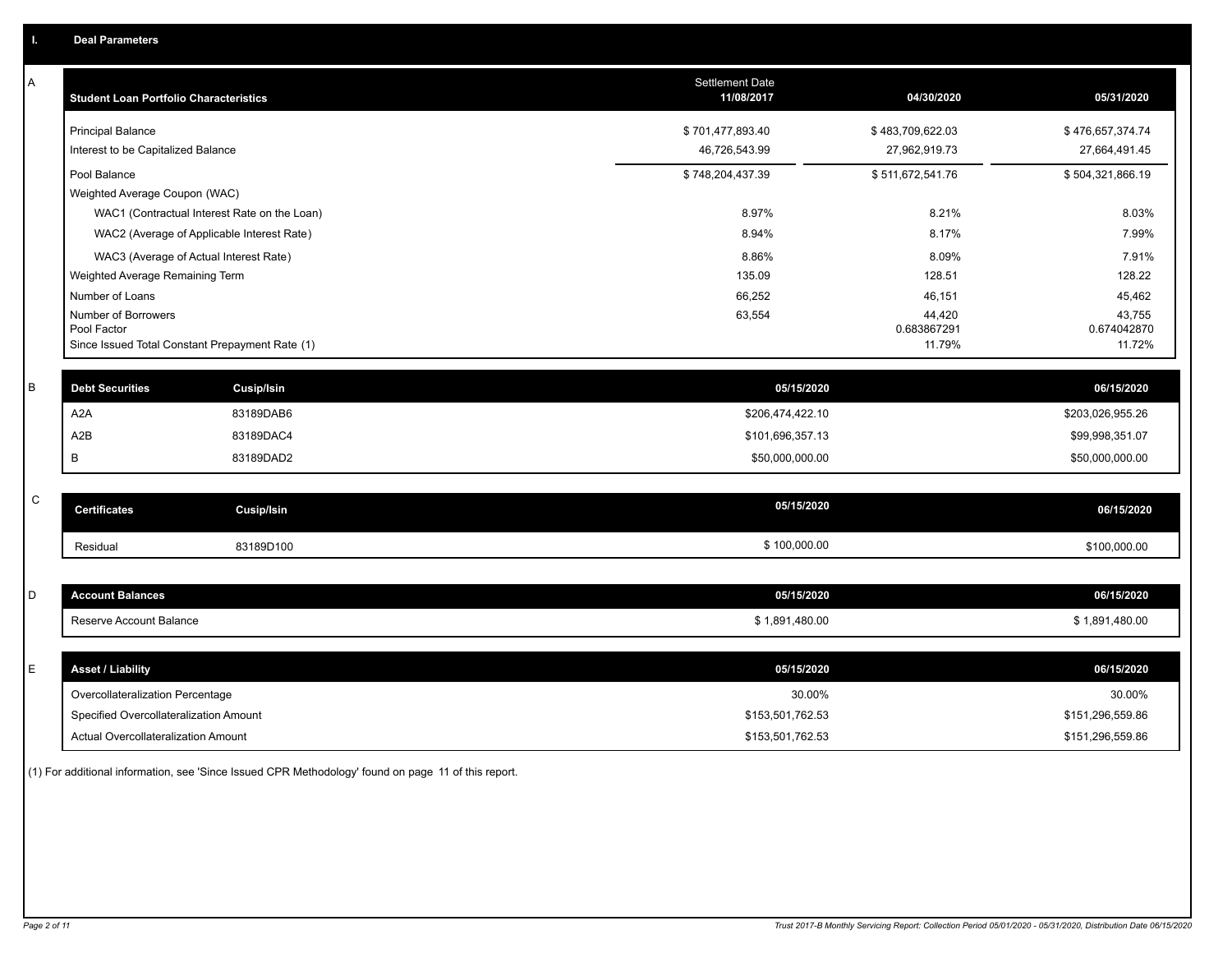### **II. 2017-B Trust Activity 05/01/2020 through 05/31/2020**

| Α | <b>Student Loan Principal Receipts</b>                           |                |
|---|------------------------------------------------------------------|----------------|
|   | <b>Borrower Principal</b>                                        | 7,446,744.15   |
|   | <b>Consolidation Activity Principal</b>                          | 0.00           |
|   | Seller Principal Reimbursement                                   | 0.00           |
|   | Servicer Principal Reimbursement                                 | 0.00           |
|   | Delinquent Principal Purchases by Servicer                       | 0.00           |
|   | <b>Other Principal Deposits</b>                                  | 85,126.74      |
|   | <b>Total Principal Receipts</b>                                  | \$7,531,870.89 |
| B | <b>Student Loan Interest Receipts</b>                            |                |
|   | Borrower Interest                                                | 2,102,041.61   |
|   | <b>Consolidation Activity Interest</b>                           | 0.00           |
|   | Seller Interest Reimbursement                                    | 0.00           |
|   | Servicer Interest Reimbursement                                  | 0.00           |
|   | Delinquent Interest Purchases by Servicer                        | 0.00           |
|   | <b>Other Interest Deposits</b>                                   | 291.13         |
|   | <b>Total Interest Receipts</b>                                   | \$2,102,332.74 |
| C | <b>Recoveries on Realized Losses</b>                             | \$61,859.89    |
| D | <b>Investment Income</b>                                         | \$1,033.80     |
| Е | <b>Funds Borrowed from Next Collection Period</b>                | \$0.00         |
| F | <b>Funds Repaid from Prior Collection Period</b>                 | \$0.00         |
| G | Loan Sale or Purchase Proceeds                                   | \$0.00         |
| H | <b>Initial Deposits to Distribution Account</b>                  | \$0.00         |
|   | <b>Excess Transferred from Other Accounts</b>                    | \$0.00         |
| J | <b>Borrower Benefit Reimbursements</b>                           | \$0.00         |
| Κ | <b>Other Deposits</b>                                            | \$0.00         |
| L | <b>Other Fees Collected</b>                                      | \$0.00         |
| М | <b>AVAILABLE FUNDS</b>                                           | \$9,697,097.32 |
| N | Non-Cash Principal Activity During Collection Period             | \$479,623.60   |
| O | Aggregate Purchased Amounts by the Depositor, Servicer or Seller | \$85,417.87    |
| P | Aggregate Loan Substitutions                                     | \$0.00         |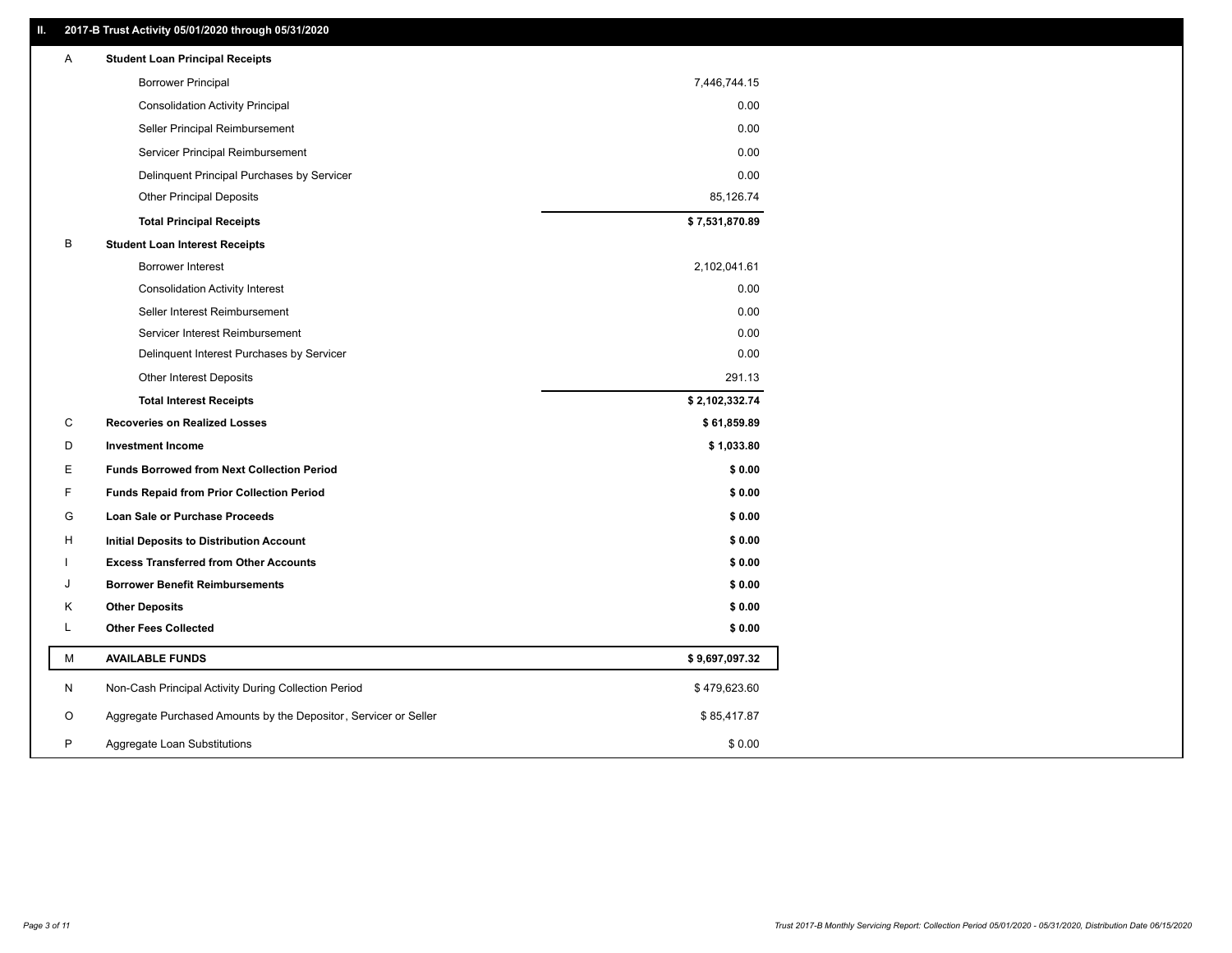| <b>Loans by Repayment Status</b> |                       |                          |            |                                                                  |                |                            |                          |         |                                                           |                |                            |
|----------------------------------|-----------------------|--------------------------|------------|------------------------------------------------------------------|----------------|----------------------------|--------------------------|---------|-----------------------------------------------------------|----------------|----------------------------|
|                                  |                       |                          | 05/31/2020 |                                                                  |                | 04/30/2020                 |                          |         |                                                           |                |                            |
|                                  |                       | <b>Wtd Avg</b><br>Coupon | # Loans    | <b>Principal and</b><br><b>Interest Accrued</b><br>to Capitalize | % of Principal | % of Loans in<br>Repay (1) | <b>Wtd Avg</b><br>Coupon | # Loans | Principal and<br><b>Interest Accrued</b><br>to Capitalize | % of Principal | % of Loans in<br>Repay (1) |
| INTERIM:                         | IN SCHOOL             | 9.03%                    | 2,839      | \$40,987,852.16                                                  | 8.127%         | $-$ %                      | 9.22%                    | 3,391   | \$48,729,482.09                                           | 9.524%         | $-$ %                      |
|                                  | <b>GRACE</b>          | 8.86%                    | 1,438      | \$19,179,941.22                                                  | 3.803%         | $-$ %                      | 8.99%                    | 949     | \$11,942,426.05                                           | 2.334%         | $-$ %                      |
|                                  | <b>DEFERMENT</b>      | 8.66%                    | 2,378      | \$29,650,769.54                                                  | 5.879%         | $-$ %                      | 8.89%                    | 2,617   | \$32,498,838.79                                           | 6.351%         | $-$ %                      |
| <b>REPAYMENT:</b>                | <b>CURRENT</b>        | 7.63%                    | 32,383     | \$332,746,724.84                                                 | 65.979%        | 80.276%                    | 7.80%                    | 33,014  | \$338,331,424.69                                          | 66.123%        | 80.843%                    |
|                                  | 31-60 DAYS DELINQUENT | 8.26%                    | 529        | \$7,102,487.56                                                   | 1.408%         | 1.713%                     | 8.55%                    | 576     | \$7,657,568.89                                            | 1.497%         | 1.830%                     |
|                                  | 61-90 DAYS DELINQUENT | 8.75%                    | 256        | \$3,790,476.98                                                   | 0.752%         | 0.914%                     | 8.81%                    | 248     | \$3,871,598.46                                            | 0.757%         | 0.925%                     |
|                                  | > 90 DAYS DELINQUENT  | 9.00%                    | 121        | \$1,806,607.37                                                   | 0.358%         | 0.436%                     | 9.23%                    | 136     | \$2,015,565.96                                            | 0.394%         | 0.482%                     |
|                                  | FORBEARANCE           | 7.92%                    | 5,518      | \$69,057,006.52                                                  | 13.693%        | 16.660%                    | 8.04%                    | 5,220   | \$66,625,636.83                                           | 13.021%        | 15.920%                    |
| <b>TOTAL</b>                     |                       |                          | 45,462     | \$504,321,866.19                                                 | 100.00%        | 100.00%                    |                          | 46,151  | \$511,672,541.76                                          | 100.00%        | 100.00%                    |

Percentages may not total 100% due to rounding \*

1 Loans classified in "Repayment" include any loan for which interim interest only, \$25 fixed payments or full principal and interest payments are due.

| <b>Loans by Borrower Status</b>           |                                                                                                                                                                              |                          |         |                                                           |                |                                |                          |         |                                                           |                |                                |
|-------------------------------------------|------------------------------------------------------------------------------------------------------------------------------------------------------------------------------|--------------------------|---------|-----------------------------------------------------------|----------------|--------------------------------|--------------------------|---------|-----------------------------------------------------------|----------------|--------------------------------|
|                                           |                                                                                                                                                                              |                          |         | 05/31/2020                                                |                |                                | 04/30/2020               |         |                                                           |                |                                |
|                                           |                                                                                                                                                                              | <b>Wtd Avg</b><br>Coupon | # Loans | Principal and<br><b>Interest Accrued</b><br>to Capitalize | % of Principal | % of Loans in<br>P&I Repay (2) | <b>Wtd Avg</b><br>Coupon | # Loans | Principal and<br><b>Interest Accrued</b><br>to Capitalize | % of Principal | % of Loans in<br>P&I Repay (2) |
| INTERIM:                                  | IN SCHOOL                                                                                                                                                                    | 8.58%                    | 5,432   | \$76,909,364.40                                           | 15.250%        | $-$ %                          | 8.74%                    | 6,655   | \$94,123,896.87                                           | 18.395%        | $-$ %                          |
|                                           | GRACE                                                                                                                                                                        | 8.37%                    | 2,820   | \$37,593,792.64                                           | 7.454%         | $-$ %                          | 8.59%                    | 1,756   | \$21,887,074.96                                           | 4.278%         | $-$ %                          |
|                                           | <b>DEFERMENT</b>                                                                                                                                                             | 8.31%                    | 4,219   | \$51,747,590.53                                           | 10.261%        | $-$ %                          | 8.53%                    | 4,629   | \$56,378,083.96                                           | 11.018%        | $-$ %                          |
| P&I REPAYMENT:                            | <b>CURRENT</b>                                                                                                                                                               | 7.54%                    | 26,599  | \$256,716,562.98                                          | 50.903%        | 75.936%                        | 7.70%                    | 26,962  | \$259,663,973.20                                          | 50.748%        | 76.533%                        |
|                                           | 31-60 DAYS DELINQUENT                                                                                                                                                        | 8.25%                    | 504     | \$6,809,986.61                                            | 1.350%         | 2.014%                         | 8.52%                    | 555     | \$7,322,304.64                                            | 1.431%         | 2.158%                         |
|                                           | 61-90 DAYS DELINQUENT                                                                                                                                                        | 8.76%                    | 251     | \$3,702,748.18                                            | 0.734%         | 1.095%                         | 8.82%                    | 241     | \$3,683,105.81                                            | 0.720%         | 1.086%                         |
|                                           | > 90 DAYS DELINQUENT                                                                                                                                                         | 9.00%                    | 119     | \$1,784,814.33                                            | 0.354%         | 0.528%                         | 9.24%                    | 133     | \$1,988,465.49                                            | 0.389%         | 0.586%                         |
|                                           | FORBEARANCE                                                                                                                                                                  | 7.92%                    | 5,518   | \$69,057,006.52                                           | 13.693%        | 20.427%                        | 8.04%                    | 5,220   | \$66,625,636.83                                           | 13.021%        | 19.637%                        |
| <b>TOTAL</b><br>$\star$<br>$\overline{2}$ | Percentages may not total 100% due to rounding<br>Loans classified in "P&I Repayment" includes only those loans for which scheduled principal and interest payments are due. |                          | 45,462  | \$504,321,866.19                                          | 100.00%        | 100.00%                        |                          | 46,151  | \$511,672,541.76                                          | 100.00%        | 100.00%                        |

WAC reflects WAC3 To conform with company standard reporting these sections now include Princial and Interest Accrued to Capitalize .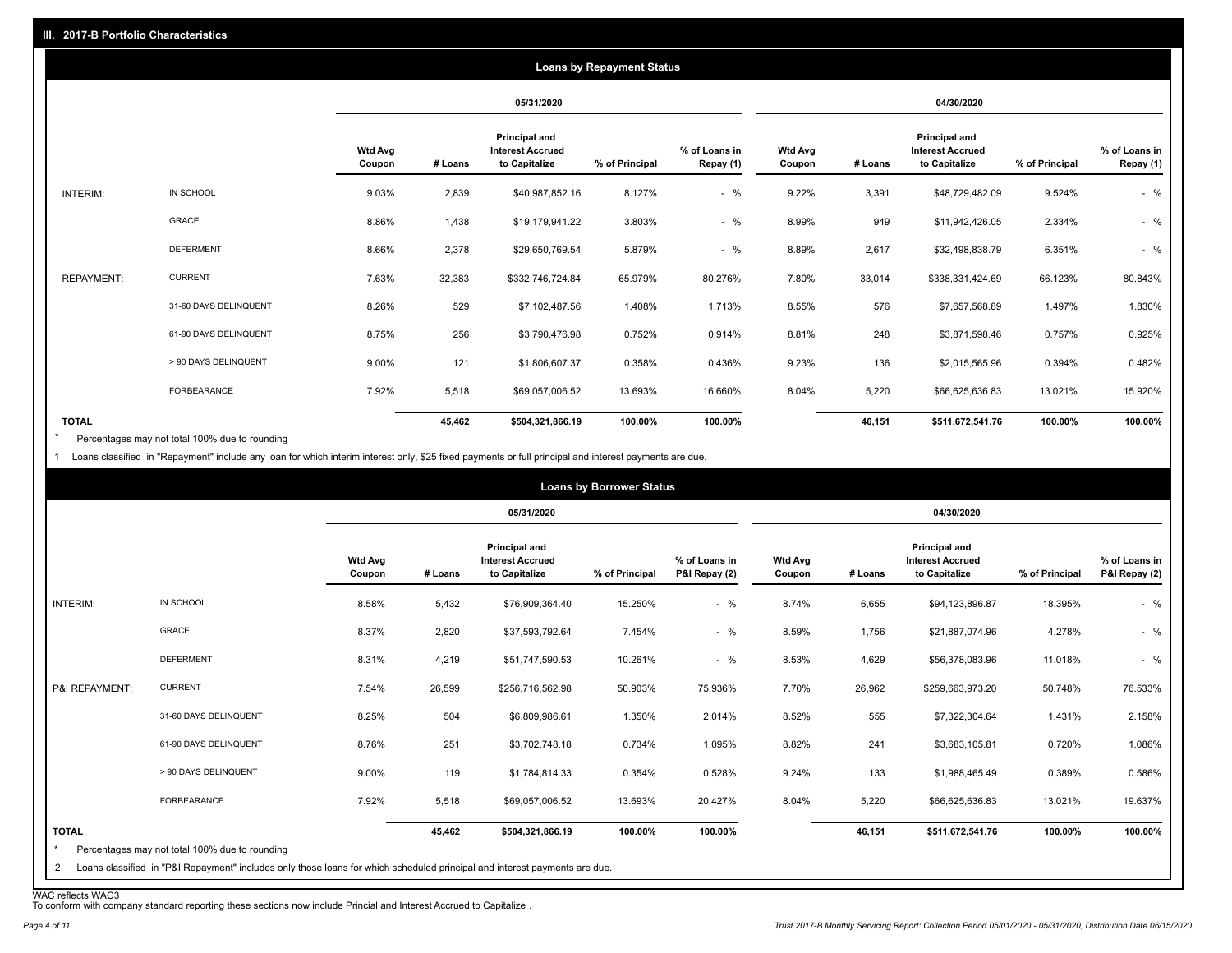|                                                               | 5/31/2020        | 4/30/2020        |
|---------------------------------------------------------------|------------------|------------------|
| Pool Balance                                                  | \$504,321,866.19 | \$511,672,541.76 |
| Total # Loans                                                 | 45,462           | 46,151           |
| Total # Borrowers                                             | 43,755           | 44,420           |
| Weighted Average Coupon                                       | 7.99%            | 8.17%            |
| Weighted Average Remaining Term                               | 128.22           | 128.51           |
| Percent of Pool - Cosigned                                    | 92.6%            | 92.5%            |
| Percent of Pool - Non Cosigned                                | 7.4%             | 7.5%             |
| Borrower Interest Accrued for Period                          | \$3,250,786.25   | \$3,334,356.94   |
| Outstanding Borrower Interest Accrued                         | \$32,488,139.28  | \$32,150,121.92  |
|                                                               |                  |                  |
| Gross Principal Realized Loss - Periodic *                    | \$303,210.20     | \$219,383.58     |
| Gross Principal Realized Loss - Cumulative *                  | \$13,366,276.65  | \$13,063,066.45  |
| Recoveries on Realized Losses - Periodic                      | \$61,859.89      | \$76,673.64      |
| Recoveries on Realized Losses - Cumulative                    | \$1,670,751.66   | \$1,608,891.77   |
| Net Losses - Periodic                                         | \$241,350.31     | \$142,709.94     |
| Net Losses - Cumulative                                       | \$11,695,524.99  | \$11,454,174.68  |
| Non-Cash Principal Activity - Capitalized Interest            | \$783,787.96     | \$397,207.08     |
| Since Issued Total Constant Prepayment Rate (CPR) (1)         | 11.72%           | 11.79%           |
| Loan Substitutions                                            | \$0.00           | \$0.00           |
| <b>Cumulative Loan Substitutions</b>                          | \$0.00           | \$0.00           |
| <b>Unpaid Servicing Fees</b>                                  | \$0.00           | \$0.00           |
| <b>Unpaid Administration Fees</b>                             | \$0.00           | \$0.00           |
| <b>Unpaid Carryover Servicing Fees</b>                        | \$0.00           | \$0.00           |
| Note Interest Shortfall                                       | \$0.00           | \$0.00           |
| Loans in Modification                                         | \$31,733,469.86  | \$31,998,718.42  |
| % of Loans in Modification as a % of Loans in Repayment (P&I) | 11.80%           | 11.74%           |
|                                                               |                  |                  |
|                                                               |                  |                  |
|                                                               |                  |                  |
| % Annualized Gross Principal Realized Loss - Periodic as a %  |                  |                  |
| of Loans in Repayment (P&I) * 12                              | 1.35%            | 0.97%            |
| % Gross Principal Realized Loss - Cumulative as a % of        |                  |                  |
| Original Pool Balance                                         | 1.79%            | 1.75%            |
|                                                               |                  |                  |
|                                                               |                  |                  |

\* In accordance with the Servicer's current policies and procedures, after September 1, 2017 loans subject to bankruptcy claims generally will not be reported as a charged- off unless and until they are delinquent for 120

(1) For additional information, see 'Since Issued CPR Methodology' found on page 11 of this report.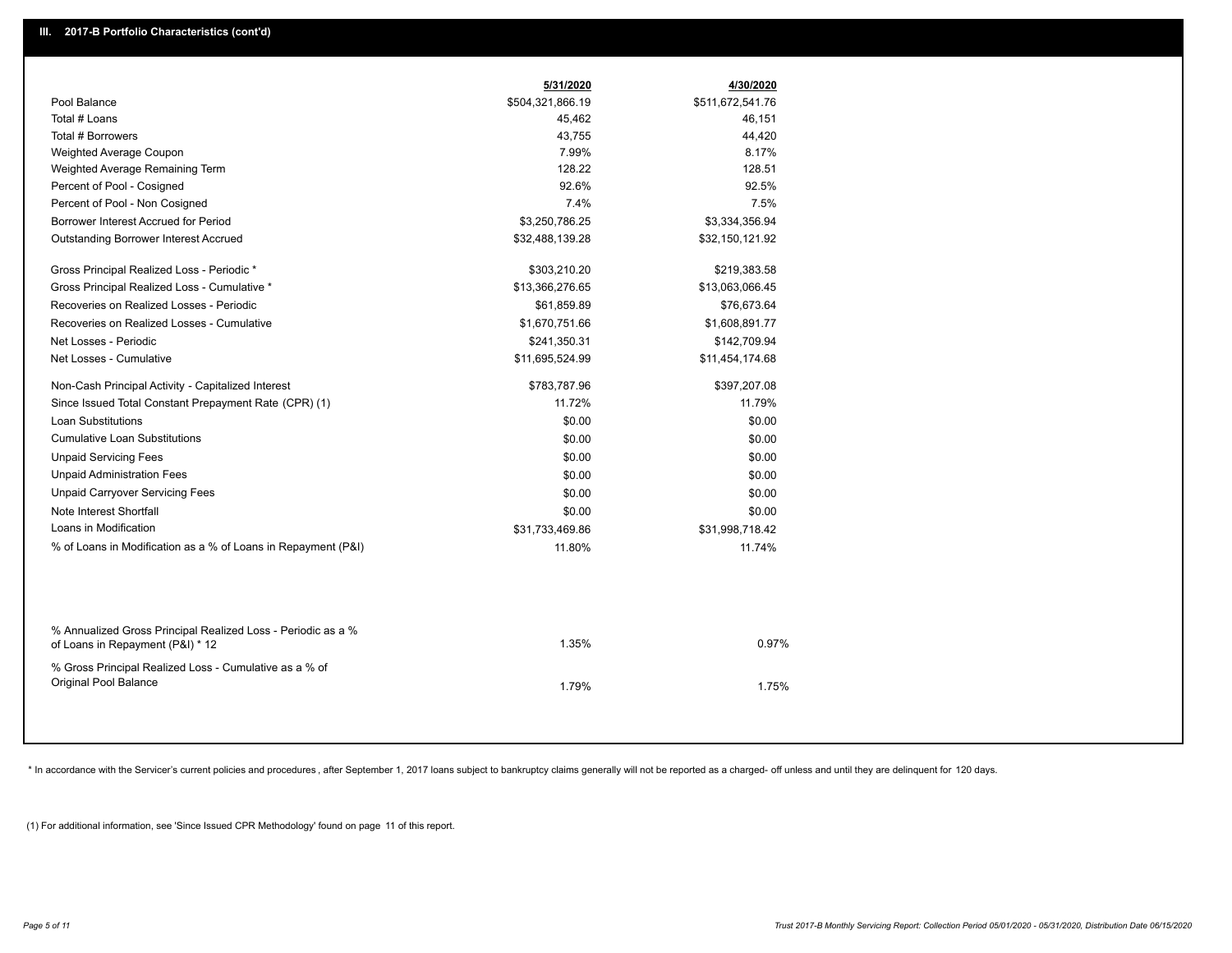#### **Loan Program**  A

|                                    | Weighted<br><b>Average Coupon</b> | # LOANS     | <b>\$ AMOUNT</b> | $%$ *    |
|------------------------------------|-----------------------------------|-------------|------------------|----------|
| - Smart Option Interest-Only Loans | 6.92%                             | 10,531      | \$87,626,453.63  | 17.375%  |
| - Smart Option Fixed Pay Loans     | 7.91%                             | 11.194      | \$151,291,620.77 | 29.999%  |
| - Smart Option Deferred Loans      | 8.24%                             | 23.737      | \$265,403,791.79 | 52.626%  |
| - Other Loan Programs              | $0.00\%$                          | $\mathbf 0$ | \$0.00           | 0.000%   |
| <b>Total</b>                       | 7.91%                             | 45,462      | \$504,321,866.19 | 100.000% |

\* Percentages may not total 100% due to rounding

B

C

**Index Type**

|                       | Weighted<br><b>Average Coupon</b> | # LOANS  | <b>\$ AMOUNT</b> | % *      |
|-----------------------|-----------------------------------|----------|------------------|----------|
| - Fixed Rate Loans    | 8.20%                             | 10,103   | \$125,129,708.93 | 24.811%  |
| - LIBOR Indexed Loans | 7.82%                             | 35,359   | \$379,192,157.26 | 75.189%  |
| - Other Index Rates   | $0.00\%$                          | $\Omega$ | \$0.00           | 0.000%   |
| <b>Total</b>          | 7.91%                             | 45,462   | \$504,321,866.19 | 100.000% |

\* Percentages may not total 100% due to rounding

## **Weighted Average Recent FICO**

| $0 - 639$          | 3,505  | \$37,528,098.60  | 7.441%   |
|--------------------|--------|------------------|----------|
| 640 - 669          | 2,824  | \$32,275,632.89  | 6.400%   |
| 670 - 699          | 4,855  | \$54,303,081.89  | 10.768%  |
| 700 - 739          | 9,668  | \$109,697,349.04 | 21.751%  |
| $740 +$            | 24,608 | \$270,504,195.53 | 53.637%  |
| N/A <sup>(1)</sup> | 2      | \$13,508.24      | 0.003%   |
| <b>Total</b>       | 45,462 | \$504,321,866.19 | 100.000% |

WAC reflects WAC3

To conform with company standard reporting these sections now include Princial and Interest Accrued to Capitalize .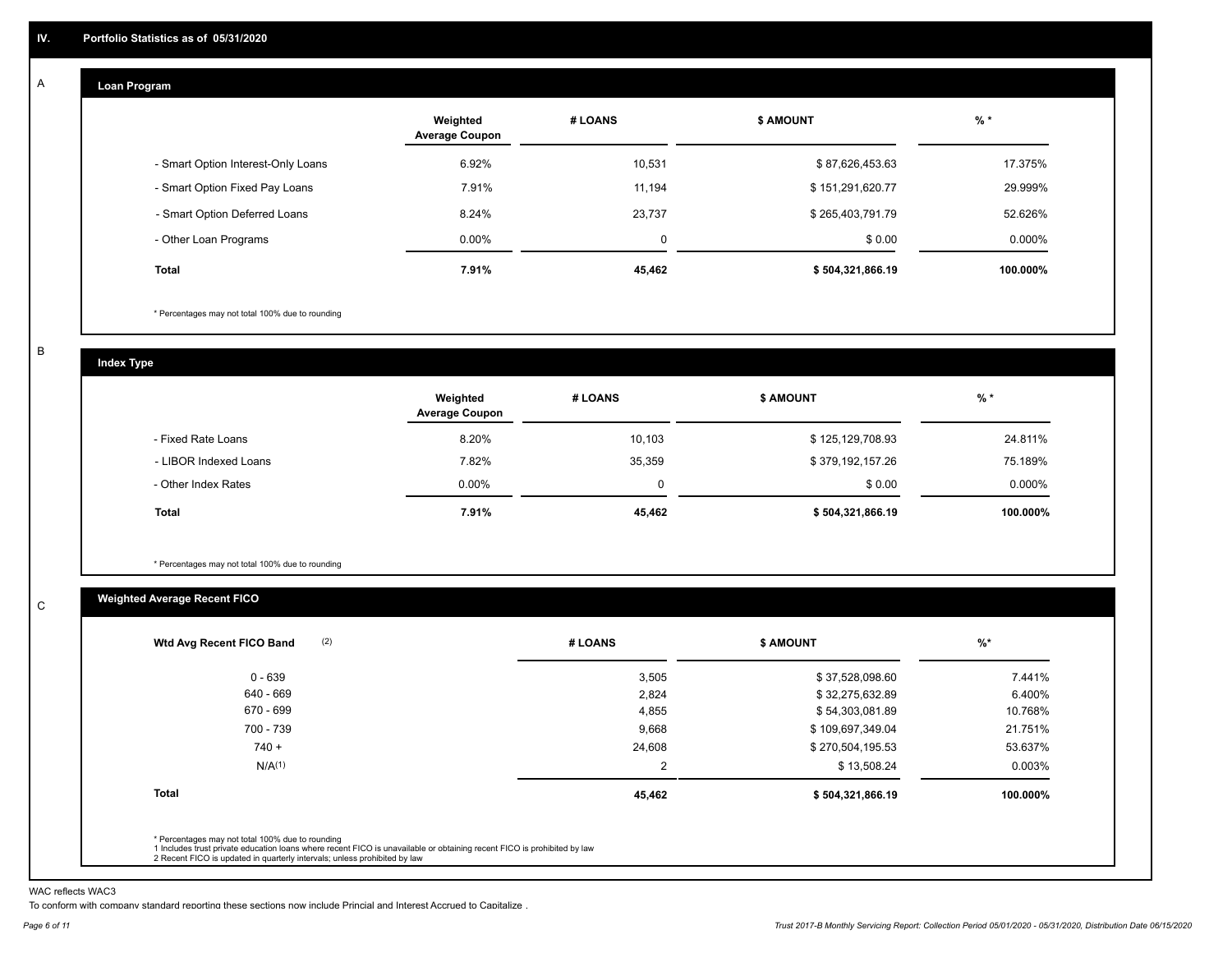| А. |                                                                      | <b>Reserve Account</b>                                                               |                                 |
|----|----------------------------------------------------------------------|--------------------------------------------------------------------------------------|---------------------------------|
|    |                                                                      | Specified Reserve Account Balance                                                    | \$1,891,480.00                  |
|    |                                                                      | Actual Reserve Account Balance                                                       | \$1,891,480.00                  |
| В. |                                                                      | <b>Principal Distribution Amount</b>                                                 |                                 |
|    | i.                                                                   | Class A Notes Outstanding                                                            | \$308,170,779.23                |
|    | ii.                                                                  | Pool Balance                                                                         | \$504,321,866.19                |
|    | iii.                                                                 | First Priority Principal Distribution Amount (i - ii)                                | \$0.00                          |
|    | IV.                                                                  | Class A and B Notes Outstanding                                                      | \$358,170,779.23                |
|    | ٧.                                                                   | <b>First Priority Principal Distribution Amount</b>                                  | \$0.00                          |
|    | vi.                                                                  | Pool Balance                                                                         | \$504,321,866.19                |
|    | vii.                                                                 | Specified Overcollateralization Amount                                               | \$151,296,559.86                |
|    | viii.                                                                | Regular Principal Distribution Amount (if (iv > 0, (iv - v) - (vi - vii))            | \$5,145,472.90                  |
|    | ix.                                                                  | Pool Balance                                                                         | \$504,321,866.19                |
|    | Х.                                                                   | 10% of Initial Pool Balance                                                          | \$74,820,443.74                 |
|    | xi.                                                                  | First Priority Principal Distribution Amount                                         | \$0.00                          |
|    | xii.                                                                 | Regular Principal Distribution Amount                                                | \$5,145,472.90                  |
|    | xiii.                                                                | Available Funds (after payment of waterfall items A through I)                       | \$3,507,968.92                  |
|    |                                                                      | xiv. Additional Principal Distribution Amount (if(vi <= x,min(xiii, vi - xi - xii))) | \$0.00                          |
| C. |                                                                      | R-2 Certificate                                                                      |                                 |
|    |                                                                      | <b>Previous Notional Balance</b>                                                     | \$45,942,940.00                 |
|    |                                                                      | Shortfall of Principal                                                               | \$0.00                          |
|    |                                                                      | Shortfall of Interest                                                                | \$0.00                          |
|    | <b>Current Notional Balance</b><br>Excess Distribution Allocated (1) |                                                                                      | \$45,942,940.00<br>\$981,862.97 |
| D. |                                                                      | <b>R-3 Certificate</b>                                                               |                                 |
|    |                                                                      | <b>Previous Notional Balance</b>                                                     | \$24,766,529.55                 |
|    |                                                                      | Remaining Principal Collections (2)                                                  | \$0.00                          |
|    |                                                                      | <b>Current Notional Balance</b>                                                      | \$24,463,319.35                 |

1. Until the notional amount of the R-2 Certificate is reduced to zero and if there is excess cash through the distribution available it will be distributed to the R-2 Certificate, otherwise the amount will be zero

2. Payments will be made after the principal balance of each class of notes has been reduced to zero and the pool balance is less than or equal to the principal balance of the R-3 Certificate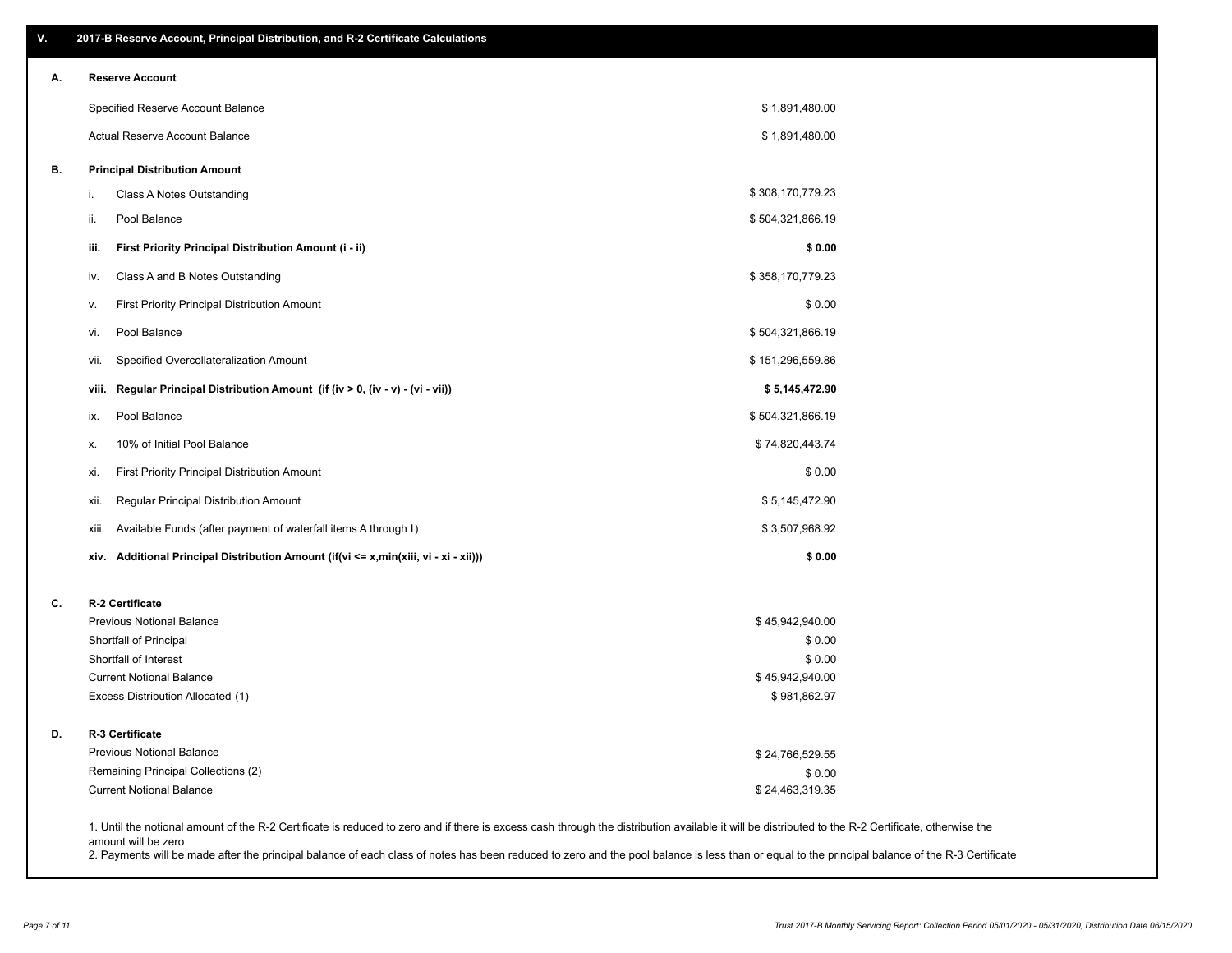|    |                                                         | Paid           | <b>Funds Balance</b> |
|----|---------------------------------------------------------|----------------|----------------------|
|    | <b>Total Available Funds</b>                            |                | \$9,697,097.32       |
| A  | <b>Trustee Fees</b>                                     | \$0.00         | \$9,697,097.32       |
| B  | <b>Servicing Fees</b>                                   | \$322,514.56   | \$9,374,582.76       |
| C  | i. Administration Fees                                  | \$8,333.00     | \$9,366,249.76       |
|    | ii. Unreimbursed Administrator Advances plus any Unpaid | \$0.00         | \$9,366,249.76       |
| D  | Class A Noteholders Interest Distribution Amount        | \$566,974.61   | \$8,799,275.15       |
| Е  | First Priority Principal Payment                        | \$0.00         | \$8,799,275.15       |
| F. | <b>Class B Noteholders Interest Distribution Amount</b> | \$145,833.33   | \$8,653,441.82       |
| G  | <b>Reinstatement Reserve Account</b>                    | \$0.00         | \$8,653,441.82       |
| H  | Regular Principal Distribution                          | \$5,145,472.90 | \$3,507,968.92       |
|    | <b>Carryover Servicing Fees</b>                         | \$0.00         | \$3,507,968.92       |
| J  | Additional Principal Distribution Amount                | \$0.00         | \$3,507,968.92       |
| Κ  | Unpaid Expenses of Trustee                              | \$0.00         | \$3,507,968.92       |
| L  | Unpaid Expenses of Administrator                        | \$0.00         | \$3,507,968.92       |
| м  | i. Remaining Funds to the R-1 Certificateholder(s)      | \$2,526,105.95 | \$981,862.97         |
|    | ii. Remaining Funds to the R-2 Certificateholder(s)     | \$981,862.97   | \$0.00               |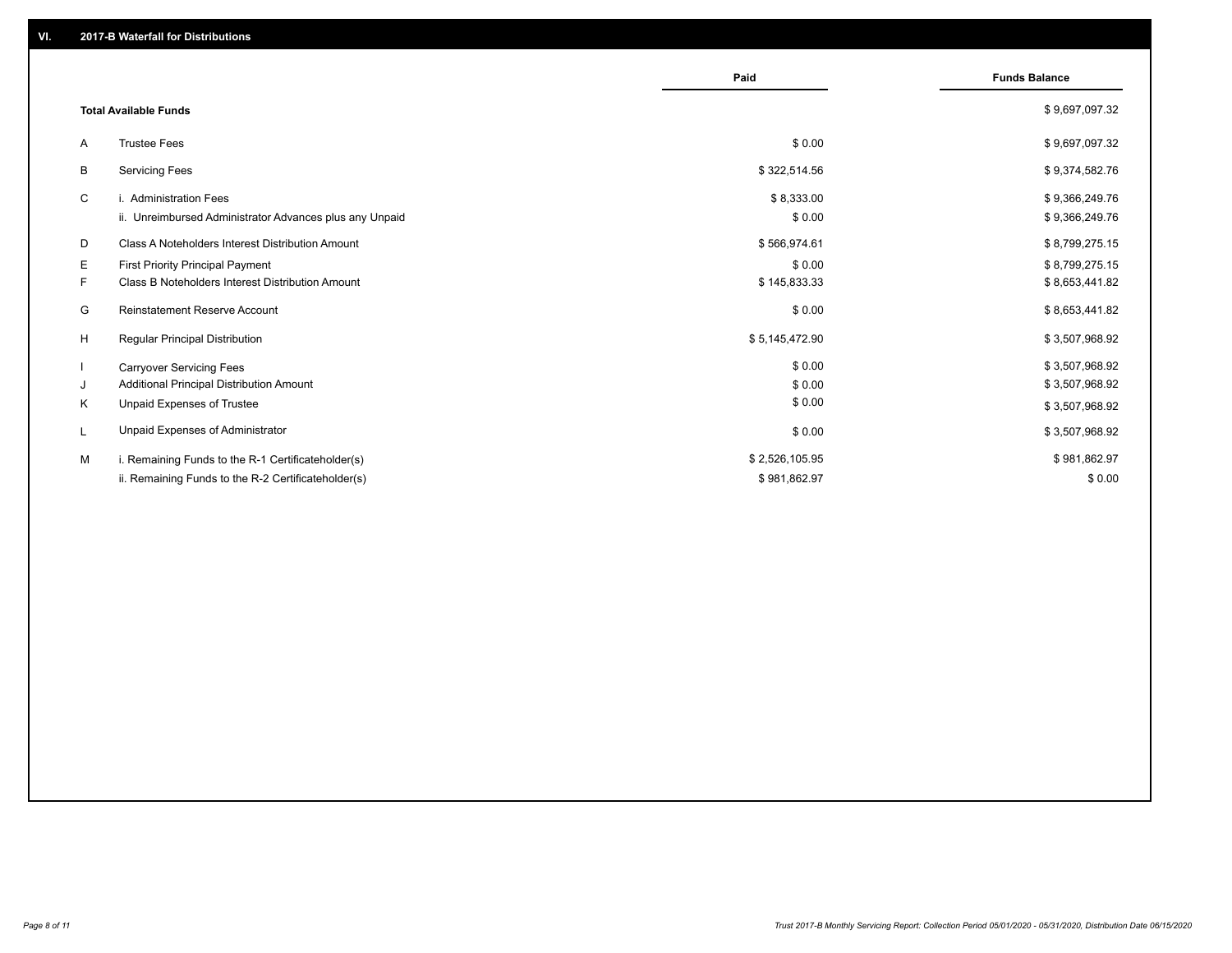# Ending Balance Factor Paydown Factor 0.012863682 0.012863682 0.000000000 Ending Principal Balance \$ 203,026,955.26 \$ \$9,998,351.07 \$ \$99,998,351.07 \$50,000,000.00 Principal Paid \$3,447,466.84 \$ 1,698,006.06 \$ - Interest Shortfall \$ - \$ - \$ - Interest Paid \$ 485,214.89 \$ 81,759.72 \$ 145,833.33 Total Interest Due \$145,833.33 \$ \$145,833.33 \$ \$1,759.72 \$ \$1,759.72 \$ \$1,759.72 Interest Shortfall from Prior Period Plus Accrued Interest \$ - \$ - \$ - Current Interest Due \$ 485,214.89 \$ 81,759.72 \$ 145,833.33 Accrued Interest Factor 0.002350000 0.000803959 0.002916667 Interest Rate\* 2.82000% 0.93363% 3.50000% Daycount Fraction 0.08333333 0.08611111 0.08333333 Accrual Period End 6/15/2020 6/15/2020 6/15/2020 Accrual Period Begin 5/15/2020 5/15/2020 5/15/2020 Record Date (Days Prior to Distribution) 1 1 NEW YORK BUSINESS DAY 1 NEW YORK BUSINESS DAY 1 NEW YORK BUSINESS DAY Spread/Fixed Rate 2.82% 0.75% 3.50% Index FIXED LIBOR FIXED Beginning Balance \$ 206,474,422.10 \$ 101,696,357.13 \$ 50,000,000.00 Cusip/Isin 83189DAB6 83189DAC4 83189DAD2 **A2A A2B B** 0.757563266 0.757563266 1.000000000 **Distribution Amounts**

\* Pay rates for Current Distribution. For the interest rates applicable to the next distribution date, please see https://www.salliemae.com/about/investors/data/SMBabrate.txt.

**VII. 2017-B Distributions**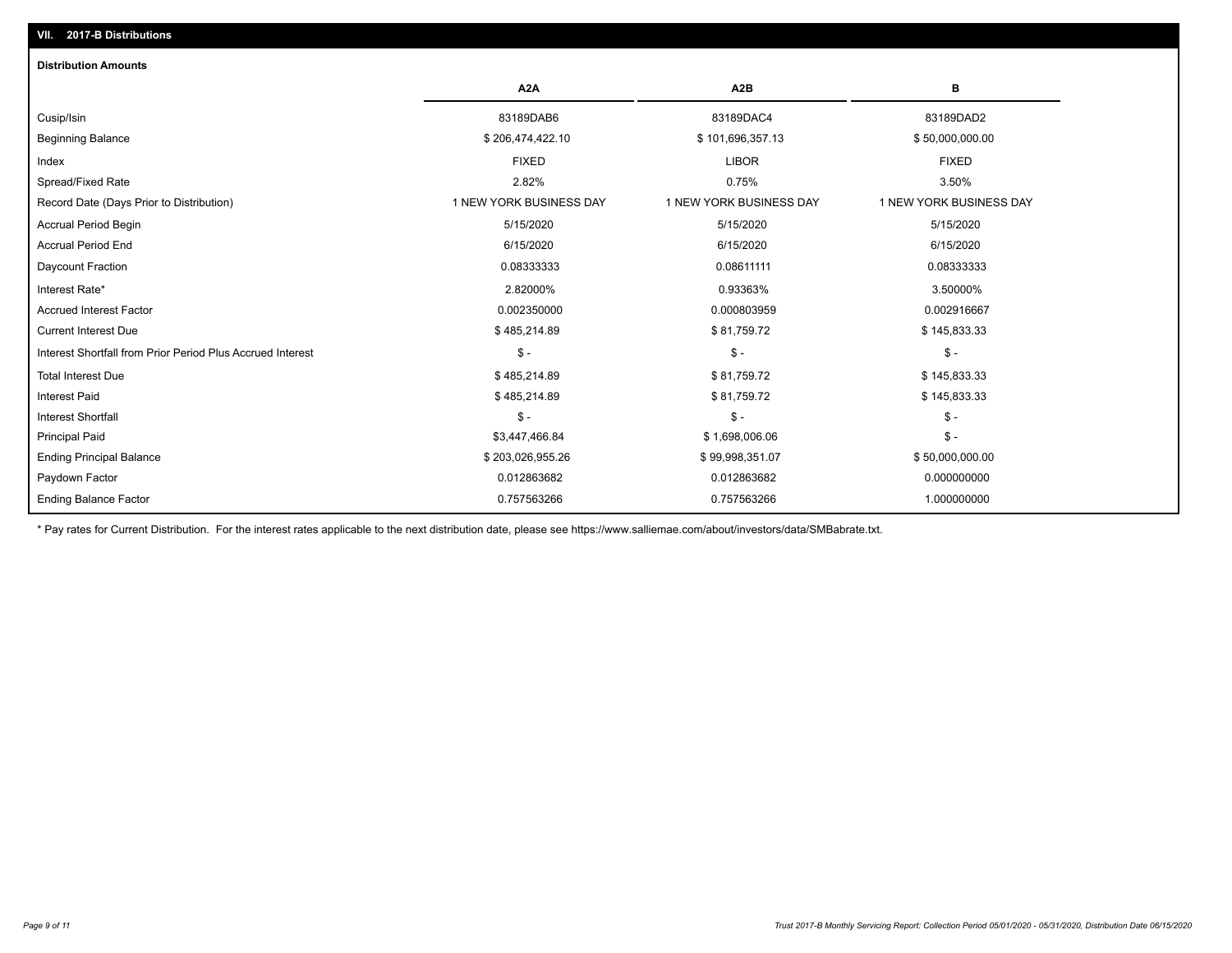#### **Since Issued Total CPR**

$$
\text{total CPR} = 1 - \left(\frac{APB}{PPB}\right)^{\left(\frac{12}{MSC}\right)}
$$

APB = Actual period-end Pool Balance PPB = Projected period-end Pool Balance assuming no prepayments and no defaults Pool Balance = Sum(Principal Balance + Interest Accrued to Capitalize Balance) MSC = Months Since Cut-Off

#### **Since-Issued Total Constant Prepayment Rate (CPR)**

Since-Issued Total CPR measures prepayments, both voluntary and involuntary, for a trust student loan pool over the life of a transaction. For each trust distribution, the actual month-end pool balance is compared against a month-end pool balance originally projected at issuance assuming no prepayments and defaults. For purposes of Since- Issued Total CPR calculations, projected period end pool balance assumes in-school status loans have up to a six month grace period before moving to repayment, grace status loans remain in grace status until their status end date and then to move to full principal and interest repayment, loans subject to interim interest or fixed payments during their in-school and grace period continue paying interim interest or fixed payments until full principal and interest repayment begins, all other trust loans are in full principal and interest repayment status, and that no trust loan in full principal and interest repayment moves from full principal and interest repayment status to any other status.

#### **Weighted Average Coupon**

*WAC1 = APB* ((*CIR*)\*(*APB*))

*WAC2 = APB*  $\frac{((APCL)^{*}(APB))}{APB}$  wac<sub>3</sub> =  $\frac{((ACTL)^{*}(A)P}{APB}$ 



APB = Actual period-end Pool Balance

CIR = Average of the Contractual Interest Rate (1)

APCL = Average of the Applicable Interest Rate (2)

ACTL = Average of the Actual Interest Rate (3)

#### **Weighted Average Coupon (WAC)**

(1) Contractual Interest Rate represents the interest rate indicated in the Promissory Note

(2) Appliclable Interest Rate represents the interest rate after rate reductions, if applicable, are applied

(3) Actual Interest Rate represents the interest rate when borrower incentive programs and rate reductions, if applicable, are applied